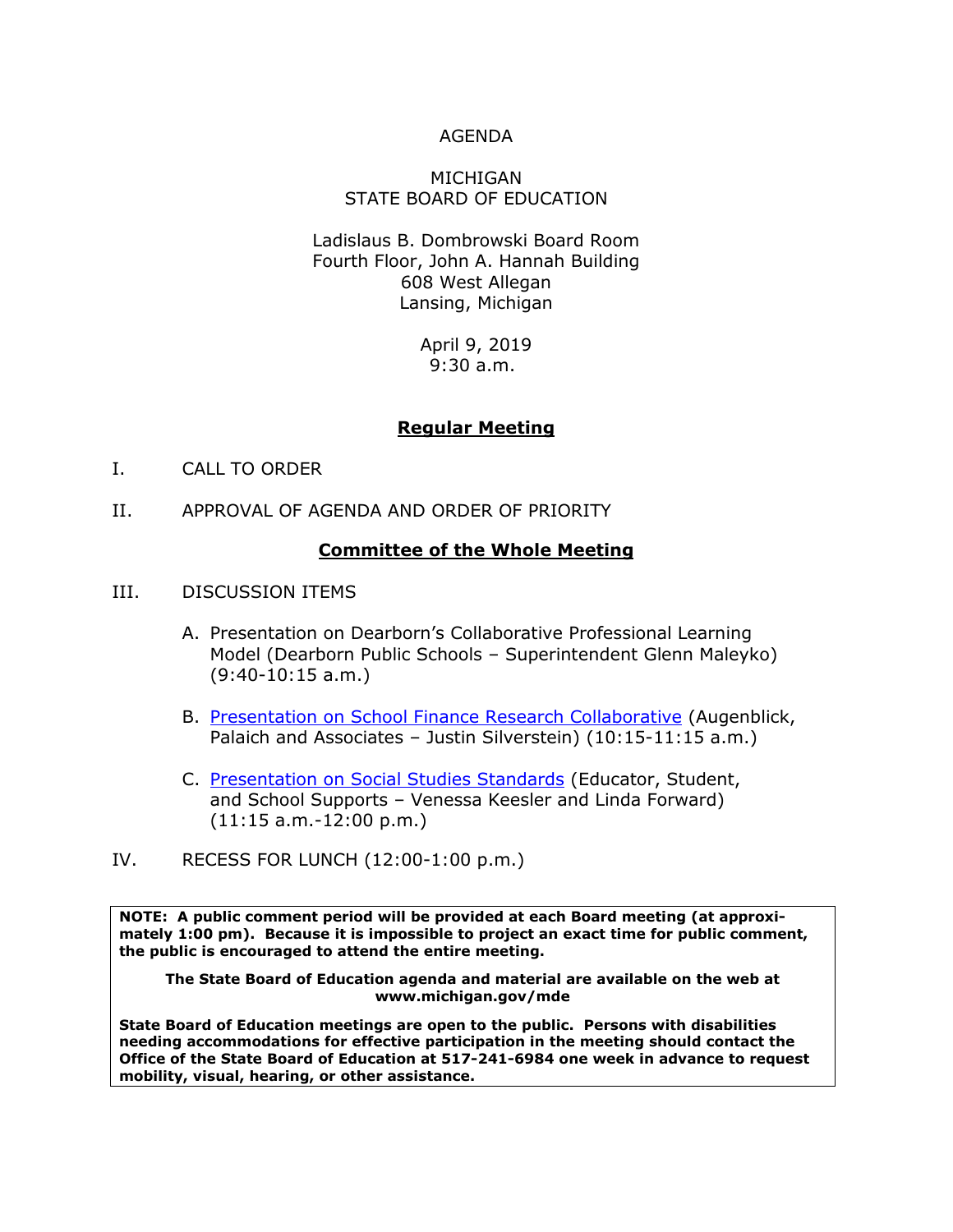# **Regular Meeting**

- V. CALL TO ORDER
- VI. PUBLIC PARTICIPATION IN STATE BOARD OF EDUCATION MEETING  $(1:00-1:15 \text{ p.m.})$

## **Committee of the Whole Meeting**

- III. DISCUSSION ITEMS (continued)
	- D. Presentation on [the Perkins V Transition Plan](http://www.michigan.gov/documents/mde/Item_D_Presentation_on_Perkins_V_Transition_Plan_650640_7.pdf) (P-20 System and Student Transitions – Scott Koenigsknecht; Career and Technical Education – Brian Pyles) (1:15-1:45 p.m.)
	- E. [Update on Benton Harbor Area Schools from the Office of Partnership](http://www.michigan.gov/documents/mde/Item_E_Partnership_Districts_650164_7.pdf)  [Districts](http://www.michigan.gov/documents/mde/Item_E_Partnership_Districts_650164_7.pdf) (School Reform Officer and Office of Partnership Districts – William Pearson; Benton Harbor Area Schools – Robert Herrera, Patricia Robinson, Matt Nicholls, and Joseph Taylor) (1:45-2:30 p.m.)
	- F. Discussion Regarding Criteria for Grant Programs (2:30-2:35 p.m.)
		- 1. Criteria for [Library Services and Technology Act Library Capacity](http://www.michigan.gov/documents/mde/Item_F1_and_M_Criteria_LSTA_Library_Capacity_Building_Grant_Program_650265_7.pdf)  [Building Grant, \\$1,000,000](http://www.michigan.gov/documents/mde/Item_F1_and_M_Criteria_LSTA_Library_Capacity_Building_Grant_Program_650265_7.pdf) (Library of Michigan – Randy Riley)
		- 2. Criteria for Section 106(3) E-Rate Enhancement Special Construction [Matching Fund, \\$5,000,000](http://www.michigan.gov/documents/mde/Items_F2_N_Criteria__Section_1063_-_E-Rate_Enhancement_Special_Construction_Matching_Fund_040919_650166_7.pdf) (Systems, Evaluation, and Technology – David Judd)

## **Regular Meeting**

- VII. APPROVAL OF STATE BOARD OF EDUCATION MINUTES (2:35 p.m.)
	- G. [Approval of Minutes of Regular and Committee of the Whole Meeting of](http://www.michigan.gov/documents/mde/Item_G_SBE_Minutes_March_12_2019_650641_7.pdf) March [12, 2019](http://www.michigan.gov/documents/mde/Item_G_SBE_Minutes_March_12_2019_650641_7.pdf)
- VIII. REPORT OF THE PRESIDENT (2:40-2:50 p.m.)
- IX. REPORT OF THE INTERIM STATE SUPERINTENDENT (Items on the Report of the Superintendent include information on administrative decisions made by the Superintendent. The documents are provided to the members of the Board for their information.) (2:50-3:00 p.m.)

#### *Report*

H. [Human Resources Report](http://www.michigan.gov/documents/mde/Item_H_Human_Resources_Report_April_9_2019_650643_7.pdf)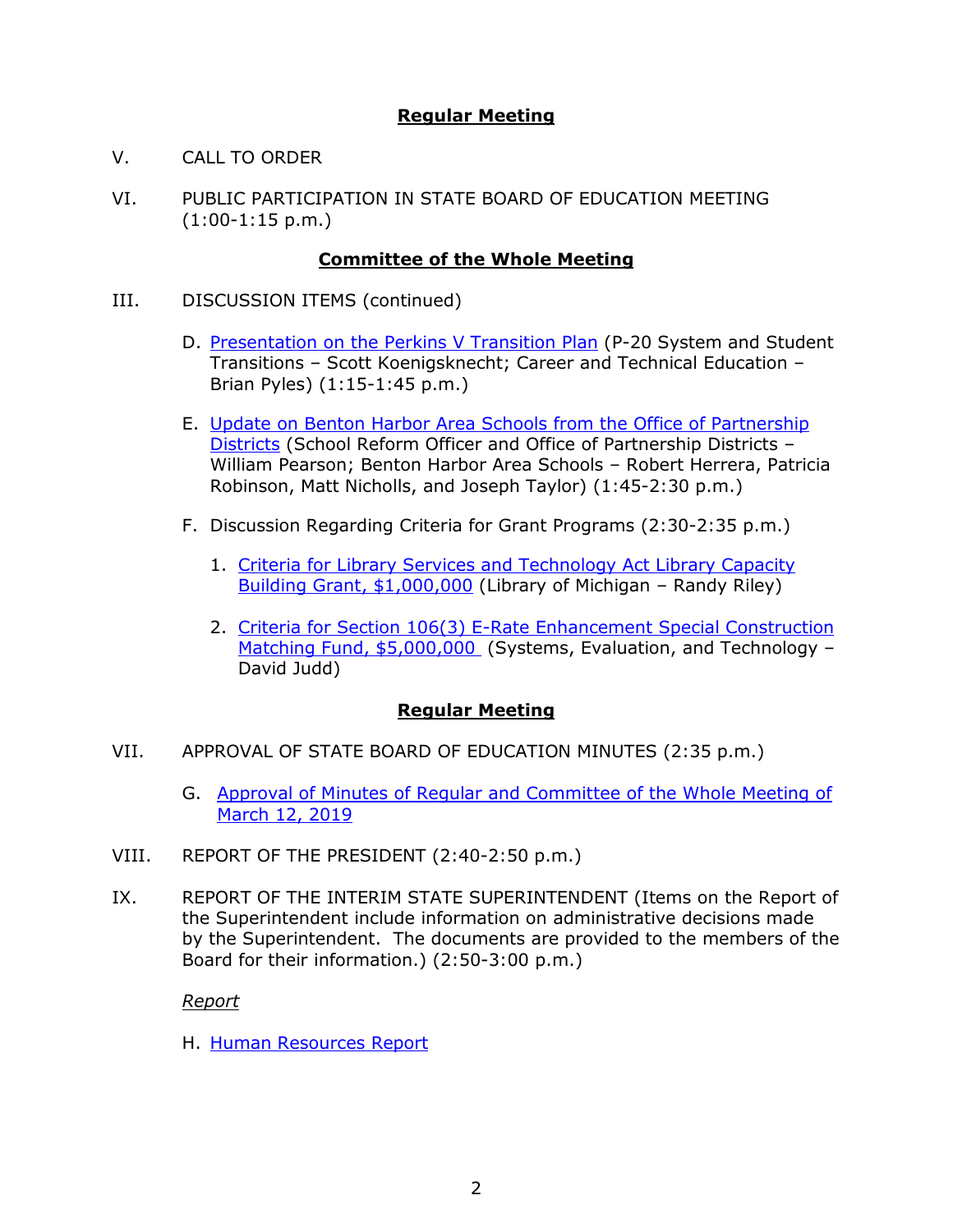### *Grants*

- I. Report on Grant Awards
	- 1. 2018-2019 Section 99x [Teach for America Grant -](https://gcc01.safelinks.protection.outlook.com/?url=http%3A%2F%2Fwww.michigan.gov%2Fdocuments%2Fmde%2F2018-2019_Section_99x_-_Teach_for_America_Grant_-_Initial_300000_649086_7.pdf&data=02%7C01%7CSchneiderM%40michigan.gov%7C9039409f4e2d4f9a755f08d6a7b841f0%7Cd5fb7087377742ad966a892ef47225d1%7C0%7C0%7C636880807155345275&sdata=S1s3%2FYfhLS2JUKzc%2BPoDuebWl8bvguCmAbaQhdFdBDs%3D&reserved=0) Initial; \$300,000 (Educator Excellence – Leah Breen)
	- 2. 2018-2019 Section 35a(9) [Literacy Essentials Professional Learning](https://gcc01.safelinks.protection.outlook.com/?url=http%3A%2F%2Fwww.michigan.gov%2Fdocuments%2Fmde%2F2018-2019_Section_35a9_-_Literacy_Essentials_Professional_Learning_Grant_-_Initial_1000000_649060_7.pdf&data=02%7C01%7CSchneiderM%40michigan.gov%7C9039409f4e2d4f9a755f08d6a7b841f0%7Cd5fb7087377742ad966a892ef47225d1%7C0%7C0%7C636880807155355289&sdata=mQkY%2FbAsP1dOtDZtnSNbJyW0Arel5GubG3Er0OiYnqw%3D&reserved=0)  Grant - [Initial; \\$1,000,000](https://gcc01.safelinks.protection.outlook.com/?url=http%3A%2F%2Fwww.michigan.gov%2Fdocuments%2Fmde%2F2018-2019_Section_35a9_-_Literacy_Essentials_Professional_Learning_Grant_-_Initial_1000000_649060_7.pdf&data=02%7C01%7CSchneiderM%40michigan.gov%7C9039409f4e2d4f9a755f08d6a7b841f0%7Cd5fb7087377742ad966a892ef47225d1%7C0%7C0%7C636880807155355289&sdata=mQkY%2FbAsP1dOtDZtnSNbJyW0Arel5GubG3Er0OiYnqw%3D&reserved=0) (Educational Supports – Paula Daniels)
	- 3. 2018-2019 Section 35b [Multisensory Structured Language Program](https://gcc01.safelinks.protection.outlook.com/?url=http%3A%2F%2Fwww.michigan.gov%2Fdocuments%2Fmde%2F2018-2019_Section_35b_-_Multisensory_Structured_Language_Program_Pilot_-_Initial_250000_649061_7.pdf&data=02%7C01%7CSchneiderM%40michigan.gov%7C9039409f4e2d4f9a755f08d6a7b841f0%7Cd5fb7087377742ad966a892ef47225d1%7C0%7C0%7C636880807155365291&sdata=A%2FCAmJswgmpPY6hVOeFqMWiNrQ3xnjhRM0EARB8oy04%3D&reserved=0)  Pilot - [Initial; \\$250,000](https://gcc01.safelinks.protection.outlook.com/?url=http%3A%2F%2Fwww.michigan.gov%2Fdocuments%2Fmde%2F2018-2019_Section_35b_-_Multisensory_Structured_Language_Program_Pilot_-_Initial_250000_649061_7.pdf&data=02%7C01%7CSchneiderM%40michigan.gov%7C9039409f4e2d4f9a755f08d6a7b841f0%7Cd5fb7087377742ad966a892ef47225d1%7C0%7C0%7C636880807155365291&sdata=A%2FCAmJswgmpPY6hVOeFqMWiNrQ3xnjhRM0EARB8oy04%3D&reserved=0) (Educational Supports – Paula Daniels)
	- 4. [2018-2019 Section 99s\(2\) and \(3\) -](https://gcc01.safelinks.protection.outlook.com/?url=http%3A%2F%2Fwww.michigan.gov%2Fdocuments%2Fmde%2F2018-2019_Section_99s2_and_3_-_MiSTEM_Advisory_Council_Grants_-_Amendment_3041738_649076_7.pdf&data=02%7C01%7CSchneiderM%40michigan.gov%7C9039409f4e2d4f9a755f08d6a7b841f0%7Cd5fb7087377742ad966a892ef47225d1%7C0%7C0%7C636880807155385312&sdata=j%2FFU1YJPbBr7MqWDnnmPP5TyckMevJPIo692eRmtWAw%3D&reserved=0) MiSTEM Advisory Council Grants [Amendment; \\$3,041,738](https://gcc01.safelinks.protection.outlook.com/?url=http%3A%2F%2Fwww.michigan.gov%2Fdocuments%2Fmde%2F2018-2019_Section_99s2_and_3_-_MiSTEM_Advisory_Council_Grants_-_Amendment_3041738_649076_7.pdf&data=02%7C01%7CSchneiderM%40michigan.gov%7C9039409f4e2d4f9a755f08d6a7b841f0%7Cd5fb7087377742ad966a892ef47225d1%7C0%7C0%7C636880807155385312&sdata=j%2FFU1YJPbBr7MqWDnnmPP5TyckMevJPIo692eRmtWAw%3D&reserved=0) (Educational Supports – Paula Daniels)
	- 5. 2018-2019 Section 99y [STEM and Entrepreneurship Pilot Project -](https://gcc01.safelinks.protection.outlook.com/?url=http%3A%2F%2Fwww.michigan.gov%2Fdocuments%2Fmde%2F2018-2019_Section_99y_-_STEM_and_Entrepreneurship_Pilot_Project_-_Initial_60000_649119_7.pdf&data=02%7C01%7CSchneiderM%40michigan.gov%7C9039409f4e2d4f9a755f08d6a7b841f0%7Cd5fb7087377742ad966a892ef47225d1%7C0%7C0%7C636880807155385312&sdata=6hBTa14yLLPugqzc%2B9i48j0TFPxyvyHdXydZbm0NZNM%3D&reserved=0) [Initial; \\$60,000](https://gcc01.safelinks.protection.outlook.com/?url=http%3A%2F%2Fwww.michigan.gov%2Fdocuments%2Fmde%2F2018-2019_Section_99y_-_STEM_and_Entrepreneurship_Pilot_Project_-_Initial_60000_649119_7.pdf&data=02%7C01%7CSchneiderM%40michigan.gov%7C9039409f4e2d4f9a755f08d6a7b841f0%7Cd5fb7087377742ad966a892ef47225d1%7C0%7C0%7C636880807155385312&sdata=6hBTa14yLLPugqzc%2B9i48j0TFPxyvyHdXydZbm0NZNM%3D&reserved=0) (Educational Supports – Paula Daniels)
	- 6. [2018-2019 Project AWARE to Advance Wellness and Resilience in](https://gcc01.safelinks.protection.outlook.com/?url=http%3A%2F%2Fwww.michigan.gov%2Fdocuments%2Fmde%2F2018-2019_Project_AWARE_to_Advance_Wellness_and_Resilience_in_Education_-_Amendment_304526_649057_7.pdf&data=02%7C01%7CSchneiderM%40michigan.gov%7C9039409f4e2d4f9a755f08d6a7b841f0%7Cd5fb7087377742ad966a892ef47225d1%7C0%7C0%7C636880807155395325&sdata=9Lg%2FNAtTplHS%2BpYyrj1GOVPmxZ%2B4VxQT%2FmLzv3UKMOE%3D&reserved=0)  Education - [Amendment; \\$304,526](https://gcc01.safelinks.protection.outlook.com/?url=http%3A%2F%2Fwww.michigan.gov%2Fdocuments%2Fmde%2F2018-2019_Project_AWARE_to_Advance_Wellness_and_Resilience_in_Education_-_Amendment_304526_649057_7.pdf&data=02%7C01%7CSchneiderM%40michigan.gov%7C9039409f4e2d4f9a755f08d6a7b841f0%7Cd5fb7087377742ad966a892ef47225d1%7C0%7C0%7C636880807155395325&sdata=9Lg%2FNAtTplHS%2BpYyrj1GOVPmxZ%2B4VxQT%2FmLzv3UKMOE%3D&reserved=0) (Health and Nutrition Services – Diane Golzynski)
	- 7. 2018-2019 Section 99w [Michigan Fitness Foundation Grant -](https://gcc01.safelinks.protection.outlook.com/?url=http%3A%2F%2Fwww.michigan.gov%2Fdocuments%2Fmde%2F2018-2019_Section_99w_-_Michigan_Fitness_Foundation_Grant_-_Initial_500000_649083_7.pdf&data=02%7C01%7CSchneiderM%40michigan.gov%7C9039409f4e2d4f9a755f08d6a7b841f0%7Cd5fb7087377742ad966a892ef47225d1%7C0%7C0%7C636880807155405328&sdata=AVve%2FaJyoEO4MRlhI5%2FKLGun%2BVoNUaPRUorndttnaOM%3D&reserved=0) Initial; [\\$500,000](https://gcc01.safelinks.protection.outlook.com/?url=http%3A%2F%2Fwww.michigan.gov%2Fdocuments%2Fmde%2F2018-2019_Section_99w_-_Michigan_Fitness_Foundation_Grant_-_Initial_500000_649083_7.pdf&data=02%7C01%7CSchneiderM%40michigan.gov%7C9039409f4e2d4f9a755f08d6a7b841f0%7Cd5fb7087377742ad966a892ef47225d1%7C0%7C0%7C636880807155405328&sdata=AVve%2FaJyoEO4MRlhI5%2FKLGun%2BVoNUaPRUorndttnaOM%3D&reserved=0) (Health and Nutrition Services – Diane Golzynski)
	- 8. 2018-2019 Section 99h: [Competitive FIRST Robotics Grants -](https://gcc01.safelinks.protection.outlook.com/?url=http%3A%2F%2Fwww.michigan.gov%2Fdocuments%2Fmde%2F2018-2019_Section_99h__Competitive_FIRST_Robotics_Grants_-_Amendment_3197600_649072_7.pdf&data=02%7C01%7CSchneiderM%40michigan.gov%7C9039409f4e2d4f9a755f08d6a7b841f0%7Cd5fb7087377742ad966a892ef47225d1%7C0%7C0%7C636880807155415341&sdata=uRvIO2UYYrdBe3ePO0K6rw5iLyn16p88MsTnIt4VW2s%3D&reserved=0) [Amendment; \\$3,197,600](https://gcc01.safelinks.protection.outlook.com/?url=http%3A%2F%2Fwww.michigan.gov%2Fdocuments%2Fmde%2F2018-2019_Section_99h__Competitive_FIRST_Robotics_Grants_-_Amendment_3197600_649072_7.pdf&data=02%7C01%7CSchneiderM%40michigan.gov%7C9039409f4e2d4f9a755f08d6a7b841f0%7Cd5fb7087377742ad966a892ef47225d1%7C0%7C0%7C636880807155415341&sdata=uRvIO2UYYrdBe3ePO0K6rw5iLyn16p88MsTnIt4VW2s%3D&reserved=0) (Systems, Evaluation, and Technology -David Judd)
	- 9. 2018-2019 Section 104f-Assessment Digital Literacy Preparation Pilot Project - [Initial; \\$500,000](https://gcc01.safelinks.protection.outlook.com/?url=http%3A%2F%2Fwww.michigan.gov%2Fdocuments%2Fmde%2F2018-2019_Section_104f-Assessment_Digital_Literacy_Preparation_Pilot_Project_-_Initial_500000_649125_7.pdf&data=02%7C01%7CSchneiderM%40michigan.gov%7C9039409f4e2d4f9a755f08d6a7b841f0%7Cd5fb7087377742ad966a892ef47225d1%7C0%7C0%7C636880807155425349&sdata=ROIDDdJq6CVGmE%2BDM12bsvQtKKG1bQk3Ovp5DOl6nlw%3D&reserved=0) (Systems, Evaluation, and Technology – David Judd)
	- 10. 2018-2019 Section 61f [Pipeline 2 Promise Grant -](https://gcc01.safelinks.protection.outlook.com/?url=http%3A%2F%2Fwww.michigan.gov%2Fdocuments%2Fmde%2F2018-2019_Section_61f_-_Pipeline_2_Promise_Grant_-_Initial_200000_649062_7.pdf&data=02%7C01%7CSchneiderM%40michigan.gov%7C9039409f4e2d4f9a755f08d6a7b841f0%7Cd5fb7087377742ad966a892ef47225d1%7C0%7C0%7C636880807155435345&sdata=z13IO8T5kgIfuviISrh5eY2Sxhg8%2FN4f0MZ%2FG%2BpUl9k%3D&reserved=0) Initial; \$200,000 (Career and Technical Education – Brian Pyles)
	- 11. 2018-2019 Section 61g [Programs for High-Demand Future Jobs -](https://gcc01.safelinks.protection.outlook.com/?url=http%3A%2F%2Fwww.michigan.gov%2Fdocuments%2Fmde%2F2018-2019_Section_61g_-_Programs_for_High-Demand_Future_Jobs_-_Initial_50000_649064_7.pdf&data=02%7C01%7CSchneiderM%40michigan.gov%7C9039409f4e2d4f9a755f08d6a7b841f0%7Cd5fb7087377742ad966a892ef47225d1%7C0%7C0%7C636880807155445359&sdata=27y3q0JmSisCr9JjCLLqWjtppp4zuME5BXf7%2Bkenqdw%3D&reserved=0) [Initial; 50,000](https://gcc01.safelinks.protection.outlook.com/?url=http%3A%2F%2Fwww.michigan.gov%2Fdocuments%2Fmde%2F2018-2019_Section_61g_-_Programs_for_High-Demand_Future_Jobs_-_Initial_50000_649064_7.pdf&data=02%7C01%7CSchneiderM%40michigan.gov%7C9039409f4e2d4f9a755f08d6a7b841f0%7Cd5fb7087377742ad966a892ef47225d1%7C0%7C0%7C636880807155445359&sdata=27y3q0JmSisCr9JjCLLqWjtppp4zuME5BXf7%2Bkenqdw%3D&reserved=0) (Career and Technical Education – Brian Pyles)
	- 12. 2018-2019 Section 61h [Statewide Virtual Reality Training Initiative -](https://gcc01.safelinks.protection.outlook.com/?url=http%3A%2F%2Fwww.michigan.gov%2Fdocuments%2Fmde%2F2018-2019_Section_61h_-_Statewide_Virtual_Reality_Training_Initiative_-_Initial_1200000_649066_7.pdf&data=02%7C01%7CSchneiderM%40michigan.gov%7C9039409f4e2d4f9a755f08d6a7b841f0%7Cd5fb7087377742ad966a892ef47225d1%7C0%7C0%7C636880807155455361&sdata=bgBeQCHfxAhc9gp473XSnIp%2FEesmEjv6h%2FlReABLIXw%3D&reserved=0) [Initial; \\$1,200,000](https://gcc01.safelinks.protection.outlook.com/?url=http%3A%2F%2Fwww.michigan.gov%2Fdocuments%2Fmde%2F2018-2019_Section_61h_-_Statewide_Virtual_Reality_Training_Initiative_-_Initial_1200000_649066_7.pdf&data=02%7C01%7CSchneiderM%40michigan.gov%7C9039409f4e2d4f9a755f08d6a7b841f0%7Cd5fb7087377742ad966a892ef47225d1%7C0%7C0%7C636880807155455361&sdata=bgBeQCHfxAhc9gp473XSnIp%2FEesmEjv6h%2FlReABLIXw%3D&reserved=0) (Career and Technical Education – Brian Pyles)
	- 13. 2018-2019 Section 74a [Statewide School Bus Driver Safety](https://gcc01.safelinks.protection.outlook.com/?url=http%3A%2F%2Fwww.michigan.gov%2Fdocuments%2Fmde%2F2018-2019_Section_74a_-_Statewide_School_Bus_Driver_Safety_Program_-_Initial_810000_649069_7.pdf&data=02%7C01%7CSchneiderM%40michigan.gov%7C9039409f4e2d4f9a755f08d6a7b841f0%7Cd5fb7087377742ad966a892ef47225d1%7C0%7C0%7C636880807155465369&sdata=VQwP0Cio9ZpzhiNaF4eDb25QncrPZtzBgQQoF21lUfU%3D&reserved=0)  Program - [Initial; \\$810,000](https://gcc01.safelinks.protection.outlook.com/?url=http%3A%2F%2Fwww.michigan.gov%2Fdocuments%2Fmde%2F2018-2019_Section_74a_-_Statewide_School_Bus_Driver_Safety_Program_-_Initial_810000_649069_7.pdf&data=02%7C01%7CSchneiderM%40michigan.gov%7C9039409f4e2d4f9a755f08d6a7b841f0%7Cd5fb7087377742ad966a892ef47225d1%7C0%7C0%7C636880807155465369&sdata=VQwP0Cio9ZpzhiNaF4eDb25QncrPZtzBgQQoF21lUfU%3D&reserved=0) (Financial Management – Ann Richmond)
- X. REPORT OF MICHIGAN TEACHER OF THE YEAR (3:00-3:10 p.m.)